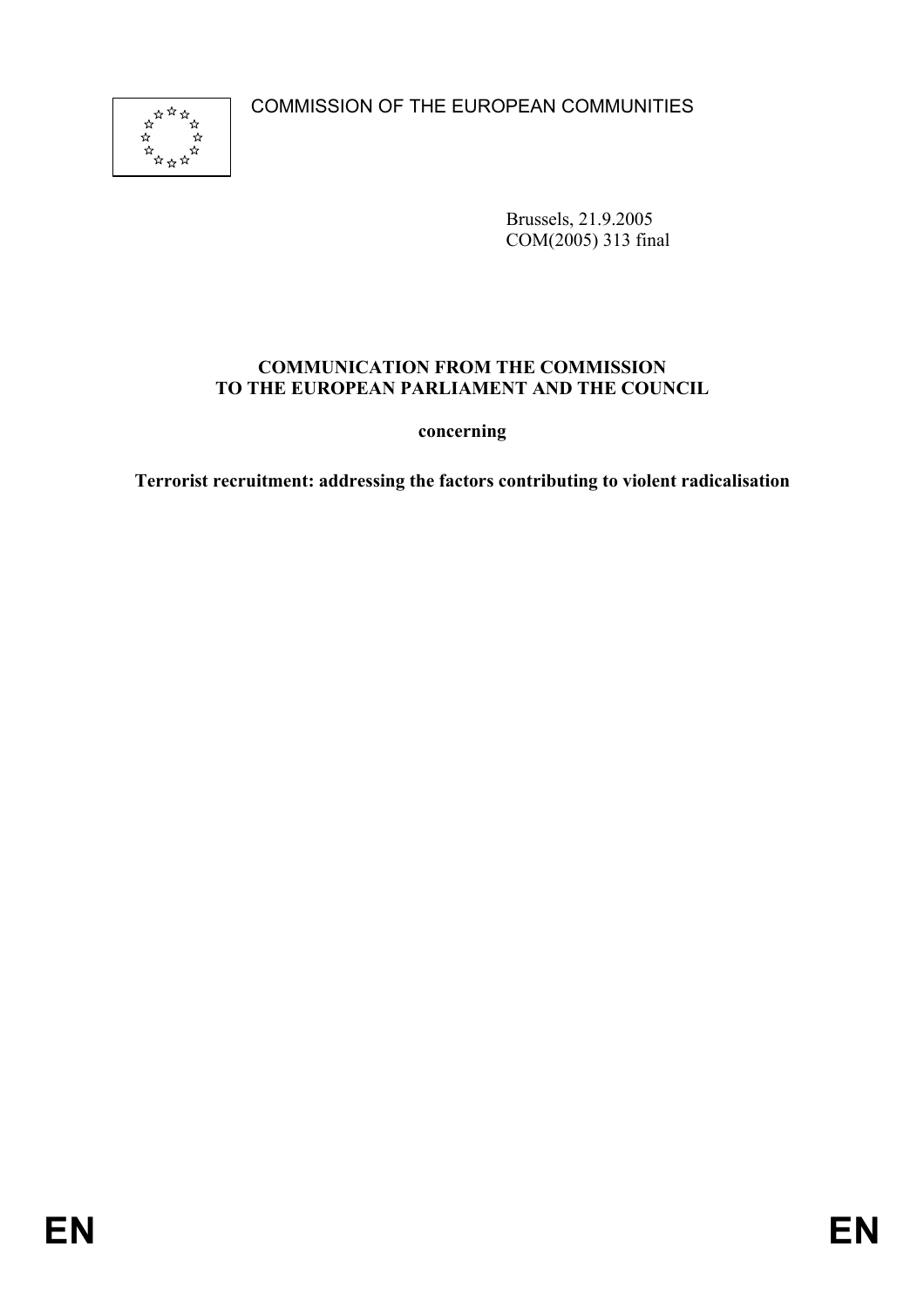# **1. INTRODUCTION**

"Violent radicalisation" is the phenomenon of people embracing opinions, views and ideas which could lead to acts of terrorism as defined in Article 1 of the Framework Decision on Combating Terrorism<sup>1</sup>. The recent terrorist attacks in London of July 2005, and Madrid in March 2004, have reinforced the priority treatment of addressing violent radicalisation as part of a comprehensive approach to the preventive side of fighting terrorism.

Fighting terrorism, in all its forms and irrespective of the aims or 'ideals' it purports to advance, is also an ideological struggle because terrorism has the potential to subvert the very founding principles of the European Union. Although Europe has experienced different types of terrorism in its history, the main threat currently comes from terrorism that is underlined by an abusive interpretation of Islam. Nevertheless, many of the motivational factors for violent radicalisation and the remedies dealt with by this Communication are equally valid for all violent radicalisation, whether of a nationalistic, anarchic, separatist, extreme left or extreme right kind.

The European Union rejects violence and hatred and will never tolerate racism or xenophobia in whatever form or against whatever religion or ethnic group<sup>2</sup>. As noted in the Charter on Fundamental Rights<sup>3</sup>, the Union is founded on the indivisible, universal values of human dignity, freedom, equality and solidarity and is based on the principles of democracy and the rule of law. It is important to maintain the crucial balance between different fundamental rights in this area, particularly the right to life on the one hand, and the right to freedom of expression and privacy on the other. Europe must continue to promote human rights and the rule of law and reject any form of relativism insofar as fundamental rights are concerned. Terrorism constitutes one of the most serious violations of fundamental freedoms and any arguments that attempt to justify certain violent practices as an expression of diversity must also be unconditionally rejected.

Interest in this subject has increased in recent years. It is admittedly a very complex question with no simple answers and which requires a cautious, modest and well-thought approach. In this Communication, the Commission reports on its ongoing work in this area and proposes possible ways in which work in various fields within its competence could be channelled more effectively into addressing the issue. The Annex to the Communication merely provides a preliminary analysis of the possible factors contributing to violent radicalisation and terrorist recruitment. Certainly, more in-depth research and analysis into the phenomenon is required.

<sup>&</sup>lt;sup>1</sup> Council Framework Decision 2002/475/JHA of 13 June 2002 on Combating Terrorism. Article 1 provides that each Member State shall take the necessary measures to ensure that the intentional acts referred to nine expressly specified offences, as defined under national law, which given their nature and context, may seriously damage a country or an international organisation where committed with the aim of seriously intimidating a population, unduly compelling a Government or international organisation to perform or abstain from performing an act, or seriously destabilising or destroying the fundamental political, constitutional, economic or social structures of a country or an international organisation, shall be deemed terrorist offences.

<sup>&</sup>lt;sup>2</sup> Article 13 of the Treaty of the European Union, Council Directive 2000/43/EC of 29 June 2000 implementing the principle of equal treatment between persons irrespective of racial and ethnic origin - OJ L 180, 19.7.2000, p. 22 - and Council Directive 2000/78/EC of 27 November 2000 establishing a general framework for equal treatment in employment and occupation - OJ L 303, 2.12.2000, p. 303.<br>Charter of Fundamental Rights of the European Union, 2000 - OJ C 364, 7.12.2000.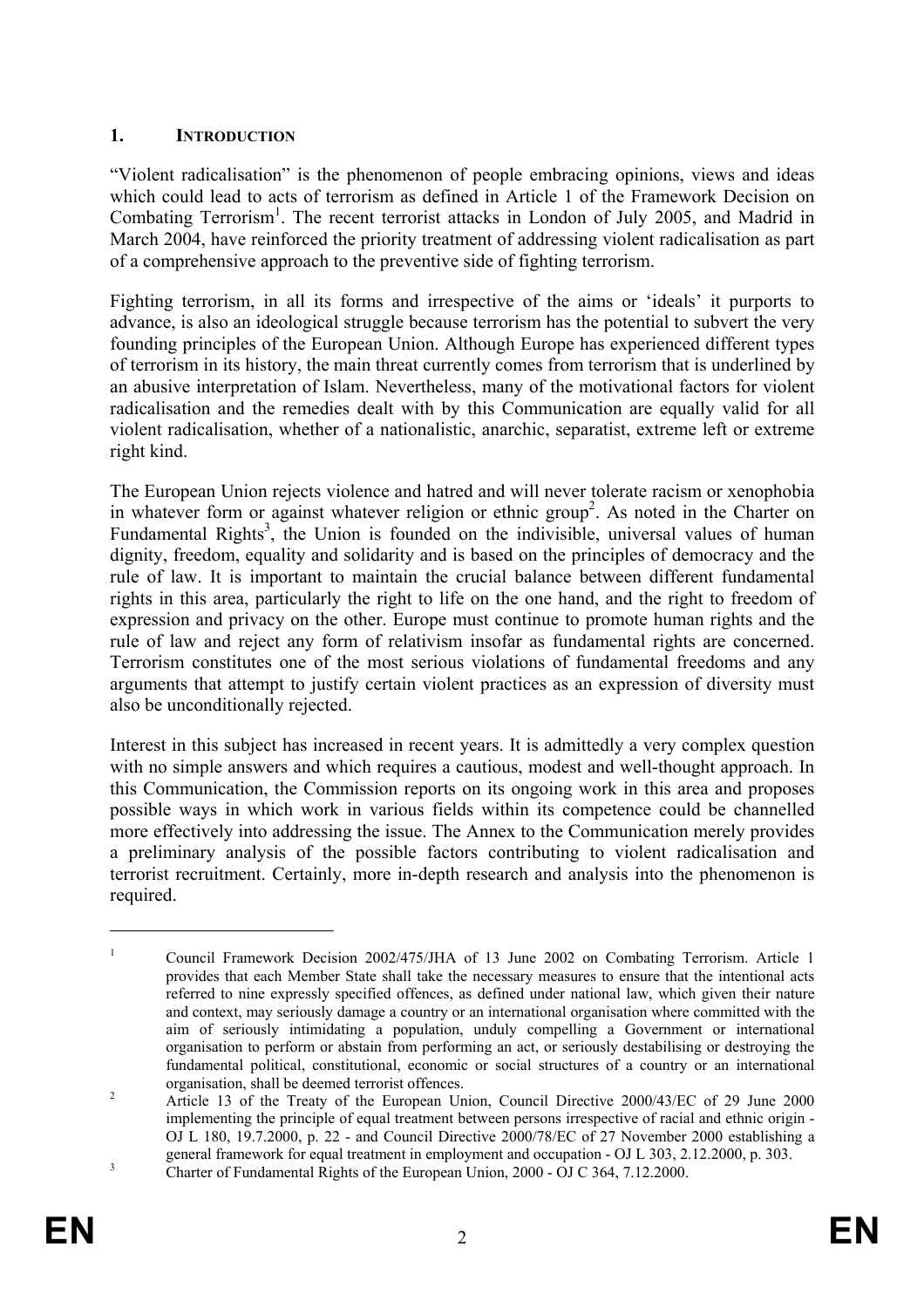As specifically requested by the Hague Programme<sup>4</sup>, this document is the Commission's initial contribution to the development of an EU long term strategy (whose presentation by the Council is foreseen for the end of 2005) to address the factors which contribute to radicalisation and recruitment to terrorist activities. The actions and recommendations presented in this document are a combination of soft (e.g inter-cultural exchanges among youth) and hard (e.g prohibition of satellite broadcasts inciting terrorism) measures and are to be viewed as complementary to, and in support of, current national efforts. The Commission however believes that the EU, with its span of policies in various areas that could be used to address violent radicalisation, is well placed to gather and spread at European level the relevant expertise that is being acquired by the Member States in addressing this problem.

This document does not aim to deal with criminal law initiatives based on Title VI of the Treaty of the European Union that already exist, as for instance, the already adopted Framework Decision on Terrorism, or the Proposal under discussion for a Framework Decision on Racism and Xenophobia. That proposal, which the Commission urges the Council to adopt, aims to ensure that intentional conduct relating to racism or xenophobic acts, including incitement to violence or hatred, public insults, condoning racism and xenophobia and participating in racist or xenophobic groups, is punishable as a criminal offence in Member States<sup>5</sup>.

#### **2. STRENGTHENING COMMUNITY POLICIES TO ADDRESS VIOLENT RADICALISATION**

The Commission considers that the development and implementation of a European Strategy on violent radicalisation will necessarily be a sustained effort and that the measures being proposed, both in the short and long term, in this Communication are not meant to be exhaustive in nature. In the future other measures could be proposed, particularly in the light of better knowledge acquired on the subject.

The core areas of immediate focus are broadcast media, the internet, education, youth engagement, employment, social exclusion and integration issues, equal opportunities and non-discrimination and inter-cultural dialogue. Furthermore, in order to acquire greater knowledge in the field, the Commission will support more extensive analysis of violent radicalisation that will serve as a basis for better policy-making in the future. Finally, the external relations component to tackling the problem is a crucial aspect of a future EU strategy in this area.

#### **2.1. Broadcast Media**

In line with the recently adopted Commission Financing Decision for its first pilot project on fighting terrorism<sup>6</sup> (the "Financing Decision"), the Commission plans to organise a conference in the near future on the media's role in relation to violent radicalisation and terrorism.

<sup>&</sup>lt;sup>4</sup> "The Hague Programme – Strengthening freedom, security and justice in the EU", endorsed by the European Council in November 2004.

<sup>&</sup>lt;sup>5</sup> Proposal for a Council framework decision on combating racism and xenophobia - COM(2001) 664; OJ C 75 E, 26.3.2002. 6 Commission Financing Decision on the Pilot Project "Fight Against Terrorism", adopted on 15

September 2005, specifies the way in which the Commission intends allocating the  $\epsilon$  7 million budget in its counter-terrorism policy.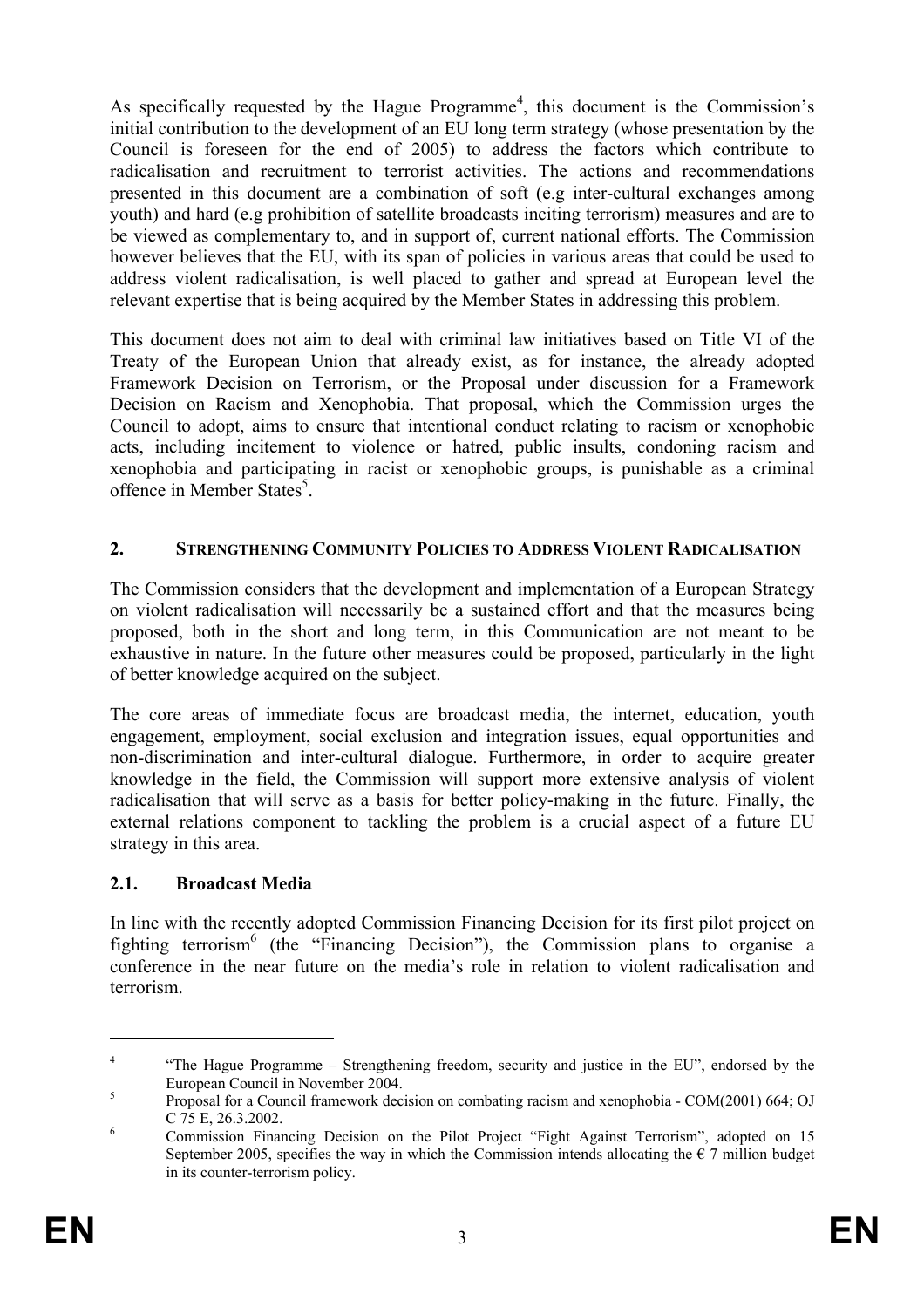European law already prohibits incitement to hatred on grounds of race, sex, religion or nationality in broadcast<sup>7</sup>. This includes third country programmes (mostly satellite television) if they use either a frequency, satellite capacity or an uplink appertaining to a Member State<sup>8</sup>. Member States are responsible for the implementation of these rules and the recent cases of prohibition to retransmit channels like Al-Manar or Sahar-1 within Europe<sup>9</sup>, show that the effective application of these rules works quite well.

On the invitation of the Commission, the presidents of the national regulatory authorities in the field of broadcasting came together for the first time in March 2005 to give a pan-European drive to combat incitement to hatred in broadcasts. They agreed on concrete measures to strengthen their cooperation, which the Commission will support. They agreed on mutual and immediate information exchange especially through the establishment of a working group and a restricted internet forum.

# **2.2. The Internet**

The incitement to commit terrorism is a crime under the European Framework Decision on Combating Terrorism and the use of the internet to incite people into becoming violently radical or as a vehicle for terrorist recruitment is extremely worrying in view of the internet's global reach, real-time nature and effectiveness.

The objective to remove terrorist propaganda from the internet can be duly taken into account in the E-Commerce Directive<sup>10</sup>. Article  $3(4) - (6)$  covers the possibility to take appropriate measures against violent radicalisation and terrorist recruitment occurring via the internet. This provision envisages case by case derogations to the Internal Market clause which Member States may use to take measures, such as sanctions or injunctions, to restrict the provision of a particular online service from another Member State where there is a need to protect certain identified public policy interests such as prevention, investigation, detection and prosecution of criminal offences, including the protection of minors and the fight against any incitement to hatred on grounds of race, sex, religion or nationality, and violations of human dignity concerning individual persons. Therefore, measures may be adopted against services provided illegally in the context of terrorism<sup>11</sup>. Article 15(2) of the Directive allows Member States to establish obligations for information society service providers to immediately inform competent public authorities of specific alleged illegal activities undertaken or information provided by recipients of their service.

Furthermore, every Member State has the obligation to ensure effective supervision of operators established on its territory and to adopt necessary measures, in accordance with EC

<sup>7</sup> Article 22a of Directive 97/36/EC of the European Parliament and of the Council of 30 June 1997 on the coordination of certain provisions laid down by law, regulation or administrative action in Member States concerning the pursuit of television broadcasting activities (Television without Frontiers

Price 2(4) of the "Television without Frontiers" Directive.<br>
<sup>8</sup> The re-transmission of Al Manar by all relevant EU Member States with satellite capacity, in this case<br>
France (Eutelsat), the Netherlands (NSS) and Spain (H

France (Eutelsat), the Netherlands (NSS) and Spain (Hispasat), has been prohbited. 10 Directive 2000/31/EC of the European Parliament and the Council of 8 June 2000 on certain legal aspects of information society services, in particular electronic commerce, in the Internal Market (Directive on electronic commerce) - OJ L 178, 17.7.2000, p. 1.<br><sup>11</sup> Communication to the Council, the European Parliament and the European Central Bank on the

application to financial services of Articles 3(4) to (6) of the Electronic Commerce Directive - COM(2003) 259.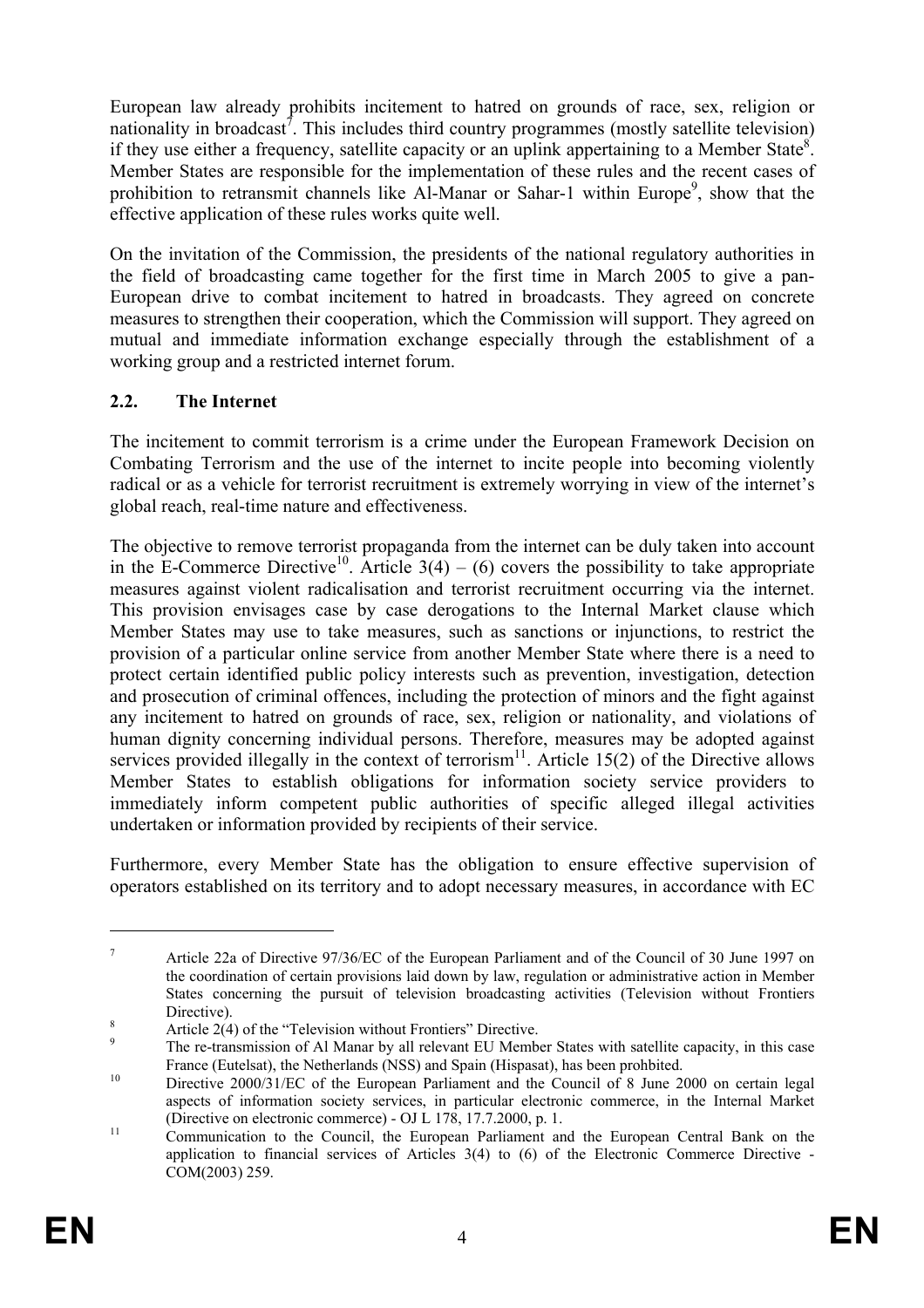law, to prevent criminal activities. The use of the internet in relation to violent radicalisation will also be discussed in the framework of the E-commerce Expert Group meeting planned in November 2005.

What is more, Member States are allowed to require an access and (mere) transmission provider<sup>12</sup>, as well as caching<sup>13</sup> and hosting service provider<sup>14</sup> to terminate or prevent an  $\frac{1}{2}$  infringement<sup>15</sup>. In particular, national courts and administrative authorities may issue injunctions requiring the removal of illegal information or the disabling of access to it. Furthermore, black lists, based on clear criteria laid down by law to define which content is illegal, have been drawn up by certain bodies or police forces in some Member States to assist ISPs in identifying sites hosting illegal content (such as child pornography or racist content) and are being used by ISPs on a voluntary basis. This type of self-regulatory practice is an example that could be transposed to the prevention of violent radicalisation and which Member States could share with others.

The Commission encourages Member States to make use of the enabling provisions in the Directive in the most effective way to address violent radicalisation in Europe. In view of the importance of maintaining the delicate balance with the internal market principles of this Directive, the exchange of good practices and expertise in this area is crucial. The Commission is willing to gather such Member State practices and to examine the need of adopting a guidance document.

# **2.3. Education, youth engagement and active European citizenship**

Programmes targeted at youngsters in their most formative years and at an age in which they are most vulnerable to fall prey to violently radical ideas, can have very fruitful outcomes. The promotion of cultural diversity and tolerance can help to stem the development of violently radical mind-sets.

An objective of the "Youth" Programme is "to develop understanding of the cultural diversity of Europe and its fundamental common values, thus helping to promote respect for human rights and to combat racism, anti-Semitism and xenophobia." The European Commission ensures that such themes are regularly applied to calls for innovative projects. The "Youth" programme therefore contributes towards preventing violent behaviour from taking root in young people.

The "Culture" Programme also finances activities linked to the promotion of intercultural dialogue as well as activities to enhance the cultural diversity of Europe by promoting understanding among people from different countries. Promoting intercultural dialogue will be one of the axes of the proposed new programme "Culture 2007"<sup>16</sup>.

At the same time, the Commission is carrying out many projects under the "Socrates" Programme which deal with developing concepts of European citizenship and inter-cultural understanding that enable people coming from different backgrounds to share a common

<u>.</u>

<sup>&</sup>lt;sup>12</sup><br>Intermediaries defined in Article 12(1) of the E-Commerce Directive (mere conduit).<br>Intermediaries defined in Article 13(1) of the E-Commerce Directive.<br>Intermediaries defined in Article 14(1) of the E-Commerce Direc

programme (2007-2013) - COM(2004) 469, 14.7.2004.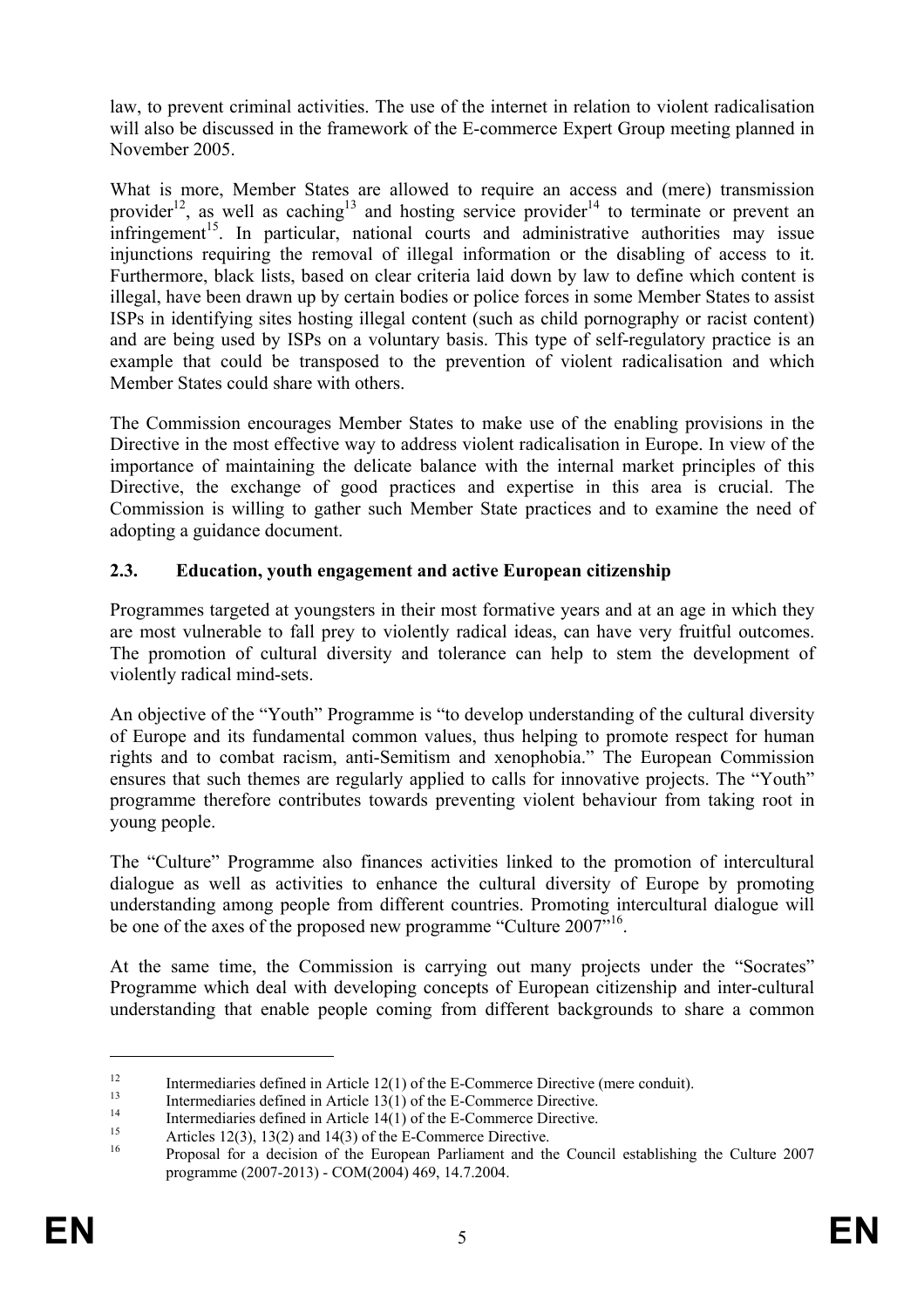European identity that nonetheless respects and promotes cultural diversity. These activities are treated in more detail in the school and adult education actions of the programme ("Comenius" and "Grundtvig"). One of the objectives of these programmes, that of promoting "intercultural awareness", contributes in some ways to addressing the problem of violent radicalisation of marginalised and 'hard to reach' groups in society.

The Commission has recently launched a proposal to adopt a new programme "Citizens for Europe" to promote active European Citizenship<sup>17</sup> and one of its objectives is to enhance mutual understanding between European citizens respecting and celebrating cultural diversity, while contributing to intercultural dialogue. If adopted, the Union would provide financial assistance to organize events, create networks and promote exchange of good practices, notably to celebrate Europe's fundamental values and major achievements thereby contributing in an indirect way to the array of soft measures against violent radicalisation. Furthermore, the Commission has launched a civil society dialogue between the EU and the candidate countries to enhance mutual understanding and to bring citizens and different cultures closer together.

# **2.4. Encouraging Integration, Inter-cultural Dialogue and Dialogue with Religions**

# *2.4.1. Integration*

In the majority of cases, third-country nationals have integrated well within the Member States of the EU. However, if integration fails it can provide fertile ground for violent radicalisation to develop. As discussed in the Annex, alienation from both the country of origin and the host country can make it more likely for a person to look for a sense of identity and belonging elsewhere such as in a powerful extremist ideology.

Integration policies - which are stand-alone polices having their own specific goals – could have positive ancillary effects on preventing violent radicalisation. The Commission is committed under the framework of the Hague Programme to take action to promote more vigorous integration policies within the Member States for third country nationals, based on the implementation of the Common Basic Principles on Integration adopted by the JHA Council in November 2004. The Commission has set out its proposals in a Communication adopted in September 2005<sup>18</sup>. Under the financial perspectives 2007-2013, the Commission has also proposed a European Fund for the Integration of third-country nationals aimed to cover targeted actions in this area.

A holistic approach to integration is necessary that includes not only access to the labour market for all groups but also measures which deal with social, cultural, religious, linguistic and national differences. The right to non-discrimination, as further developed by the EU antidiscrimination Directives<sup>19</sup>, is also a key aspect of integration. While  $20\%$  of the European Social Fund budget is already being allocated to improving equal opportunities in

<sup>&</sup>lt;sup>17</sup> Proposal for a decision of the European Parliament and the Council establishing for the period 2007-2013 the programme "Citizens for Europe" to promote active European citizenship - COM(2005) 116, 6.4.2005. 18 Communication from the Commission to the Council and the European Parliament, the European

Economic and Social Committee and the Committee of the Regions: A Common Agenda for Integration – Framework for the Integration of third-country nationals in the European Union - COM(2005) 389, 1.9.2005.<br><sup>19</sup> Council Directive 2000/43/EC and Council Directive 2000/78/EC, see footnote 2.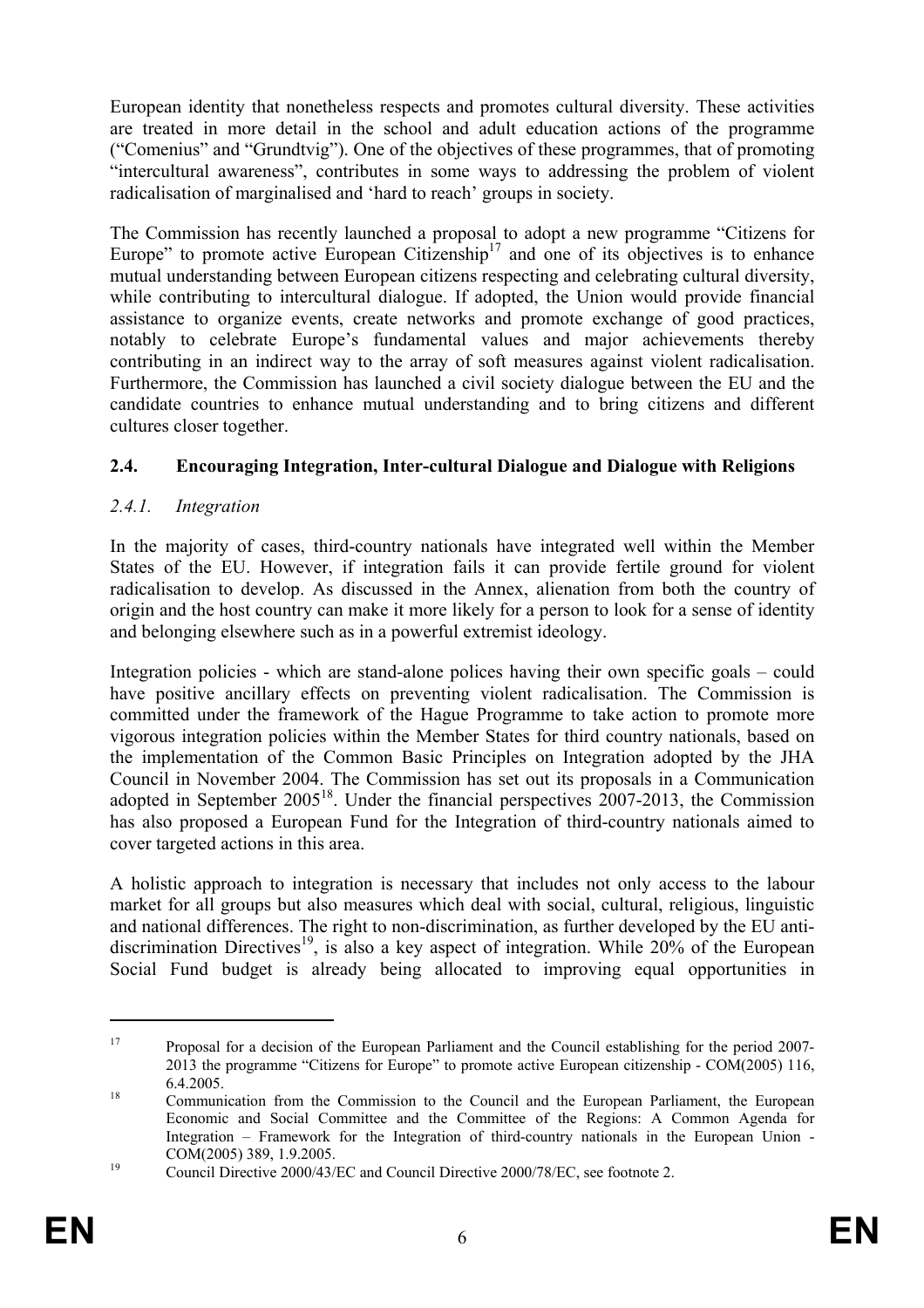employment for disadvantaged groups, other policies that may prove helpful relate to increased regeneration of, and accessibility to, deprived areas and neighbourhoods, improved housing conditions, encouraged access to education and protection from social exclusion. Furthermore, a fulfilling quality of life and ensuring individuals are engaged with society, on a personal level, are key to preventing recruitment to radical groups (see Annex).

# *2.4.2. Dialogue between the State and Religions*

Dialogue is not often spontaneous, especially when dealing with important values and principles. It is therefore necessary to learn how best to exchange views and opinions and to create a method of communication to eliminate barriers and develop understanding of cultural diversities based on religious ideas (particularly when dealing with radical, extremist and fundamentalist concepts). This is both of general interest and a necessary condition for starting inter-cultural and inter-religious dialogue from a solid basis.

The EU respects and does not prejudice the status under national law of churches and religious associations or communities in the Member States (Declaration No 11 to the Amsterdam Treaty). The relationship between the State and Churches and religious associations is not an EU competence. At the same time, there is a tradition of dialogue between the Commission and religions, churches communities of conviction. The Commission has for some years established a wide network of different contacts with a large number of confessional and non-confessional partners. On a regular basis the Commission organises conferences, seminars and other sorts of meetings to strengthen the mutual understanding and to promote European values. In 2003, a Conference of EU Home Affairs Ministers was held on "The inter-faith dialogue – a social cohesion factor in Europe and an instrument of peace in the Mediterranean area<sup>"20</sup> whose aim was to discuss establishing a "European Forum for inter-faith and faith-governments dialogue". The Commission, for instance, organised a conference on anti-Semitism in February 2004 where the pledge to fight and monitor anti-Semitism was reinforced by the European Union.

The Commission will build on some of these initiatives in order to discuss further those that can potentially be linked to the prevention of violent radicalisation.

# *2.4.3. European Year of Intercultural Dialogue*

The Commission will launch a proposal to establish 2008 as the European Year of Intercultural Dialogue. The Year aims at making Europeans sensitive to the questions related to the Intercultural Dialogue as well as to use better EU programmes in promoting the positive values resulting from such a Dialogue. Topics raised in this Communication could be the object of particular attention at the events to be supported by the Union during the Year.

#### **2.5. Law enforcement authorities and security services**

Schemes should be considered which involve the police and law enforcement authorities engaging more at the local level with youth. Those Member States that promote the recruitment of people from different backgrounds should also encourage other Member States to do so by sharing their best practices, even in those Member States that do not officially

<sup>&</sup>lt;sup>20</sup> Held in Rome, 30-31 October 2003.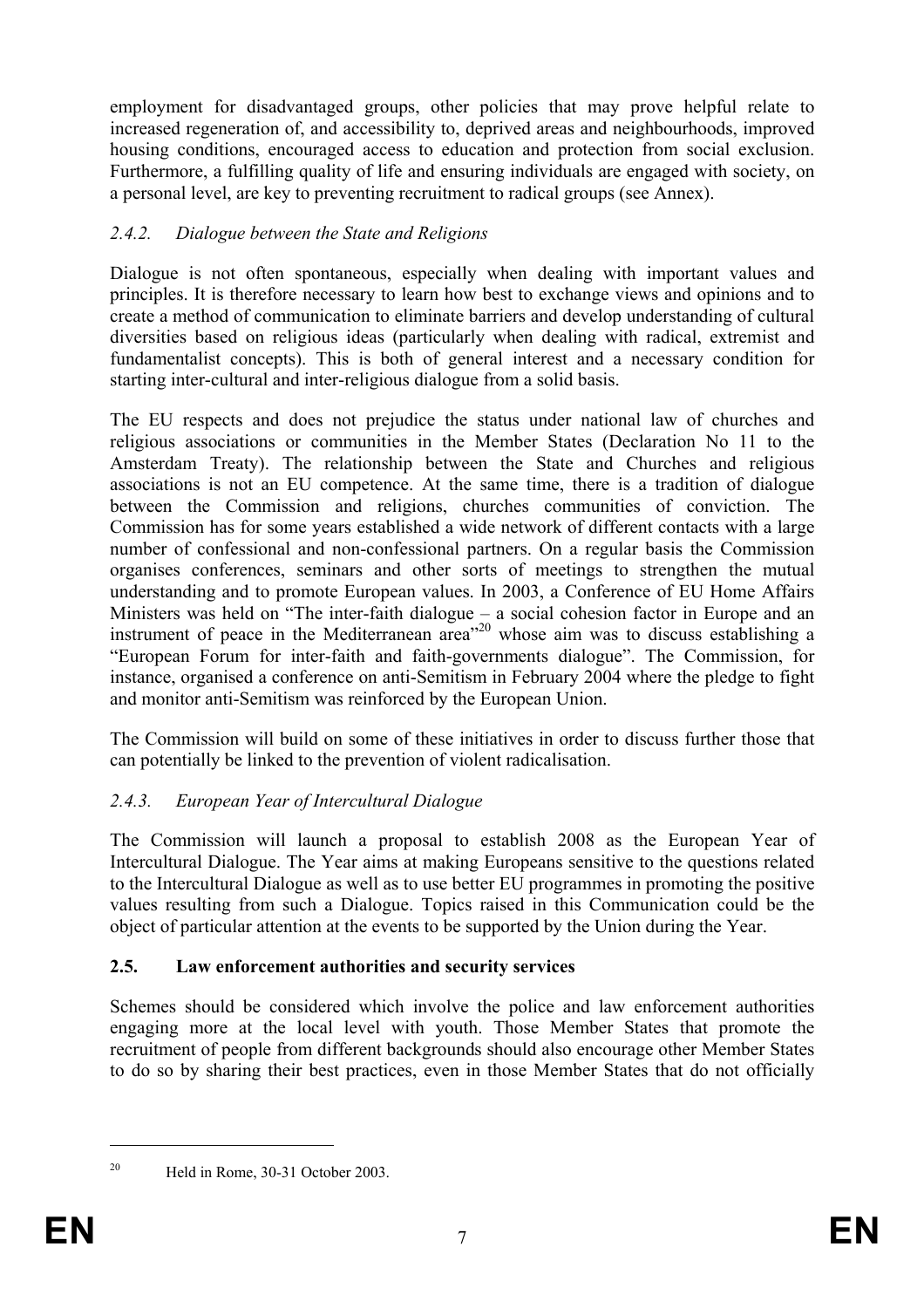identify ethnic minorities. This could be a way of improving mutual understanding and respect between people across all Member States.

More preventive work in the area of counter-terrorism should be encouraged across Member States, along with further cooperation between operational, intelligence and policy levels. The Commission urges Member States that have already attained good results to share their experiences and best practices with others via EU structures. Member States have obligations to cooperate with bodies like Europol while cooperation with the Joint Situation Centre (SitCen) is also strongly encouraged. As regards policy initiatives, the Commission will gather and assess the Member States' best practices and consolidate them into periodic guidelines for all the Member States.

# **2.6. Experts Networks**

In line with the recently adopted Commission Financing Decision, the Commission will allocate funds to establish a network of experts for the sharing of research and policy ideas which will submit a preliminary contribution on the state of knowledge on violent radicalisation in the beginning of 2006.

The Commission will also launch a public tender for studies in this area that will include 'motivational and desisting factors for violent radicalisation' and 'socio-economic factors contributing to violent radicalisation'. It is possible that the Pilot Project will be continued in 2006. Both the networks and the studies will *inter alia* take stock of research completed or ongoing in the EC Framework Research Programme and other research programmes. Such stock-taking of relevant knowledge should also be pursued in the 'Security and Safeguarding Liberties' Programme for the future financial perspectives and new research in this domain should be pursued in the  $7<sup>th</sup>$  Framework Research Programme.

#### **2.7. Monitoring and collection of data**

The Commission has consulted the Network of Independent Experts on Fundamental Rights and has received feedback in the form of a study<sup>21</sup> about the link between violent radicalisation and fundamental rights within the legal framework of Member States.

The Commission will utilise the expertise of the European Monitoring Centre on Racism and Xenophobia (EUMC) in areas such as migrants' experiences<sup>22</sup>, racist violence<sup>23</sup> and Islamophobia $^{24}$ . The Commission will also ask the EUMC for studies on different manifestations of hatred towards fundamental constitutional values of the EU such as religious freedom and equality between men and women. Furthermore, the transformation of the EUMC into a Fundamental Rights Agency will widen the possibilities for reaching wider areas (for instance, police interaction with different communities).

<u>.</u>

<sup>&</sup>lt;sup>21</sup> <sup>21</sup> <sup>21</sup> <sup>21</sup> The requirements of fundamental human rights in the framework of the measures of prevention of violent radicalisation and recruitment of potential terrorists' – Opinion no. 3-2005, 23.8.2005;<br>http://www.europa.eu.int/comm/justice home/cfr cdf/index fr.htm.

<sup>&</sup>lt;sup>22</sup><br>
<sup>22</sup><br>
<sup>23</sup> The EUMC is currently preparing a report on "Migrants' Experiences of Racism and Discrimination".<br>
<sup>23</sup><br>
<sup>24</sup> The EUMC is currently preparing two reports on this issue.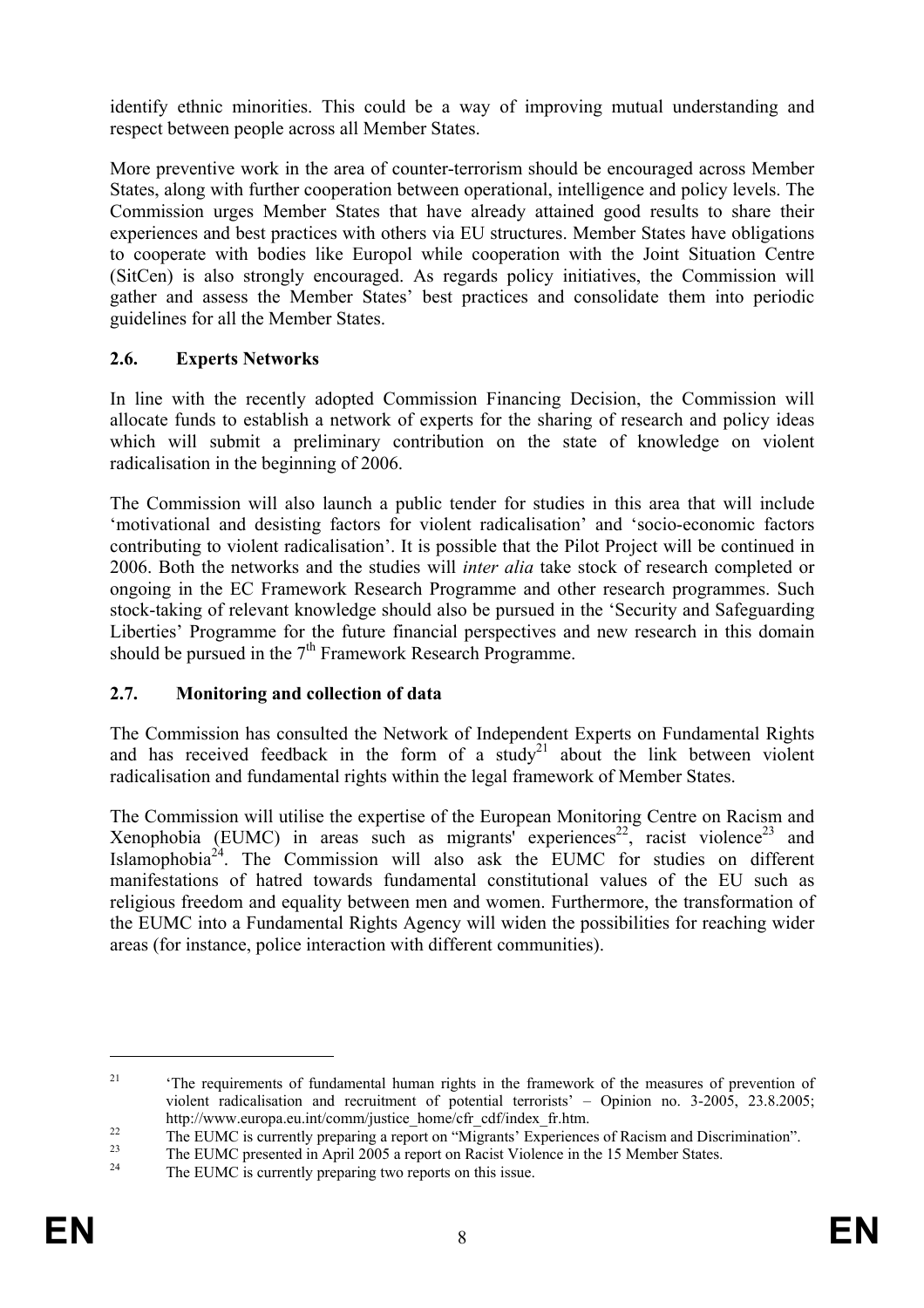### **2.8. External relations**

Dialogue with and, where appropriate, technical assistance to third countries and regional partners has to be an integral part of our approach to addressing violent radicalisation and terrorist recruitment. As part of its external policy, the EU already has an active role albeit in an indirect way. The Community and Member States together are the largest donors of development aid in the world which, in addition to its primary development role, also helps to address some of the root causes of the emergence of terrorism. Development assistance can help erode the support base for terrorist networks and movements through a focus on reducing inequalities, support for democratisation and respect of human rights in addition to actions on good governance, the fight against corruption and security system reform.

Furthermore, steps must be taken to prevent state fragility at an early stage, before a possible 'breeding ground' for terrorism might emerge. The Community will step up its assistance to support partner countries' and regional organisations' efforts to strengthen early warning systems, governance/institutional capacity building and promotion of human rights protection to enable them to engage effectively in a preventive approach. It will also improve its ability to recognize early signs of state fragility through improved joint analysis, joint monitoring and assessments of difficult, fragile and failing states with other donors<sup>25</sup>. This is an integral part of a comprehensive external action approach to security and development.

In the framework of the European Neighbourhood Policy (ENP), the EU action plans with the Mediterranean countries include a number of anti-radicalisation measures. Possible factors contributing to the radicalisation of populations have been addressed on numerous occasions, during bilateral and regional exchanges. This dialogue can be deepened in the framework of the institutions created by the Association Agreements with Mediterranean countries.

More widely, there is a need to better promote cross-cultural and inter-religious understanding between Europe and third countries, particularly those in which Islam is the predominant religion. Since terrorists often target also moderate Islam, it is important to reach out to moderate Islamic regimes and organisations in cooperating on anti-terrorism policies. In addition, supporting moderate Islamic groups and moderate Islamic thinking both at home and abroad can contribute to limiting support for extremism and therefore reduce the scope of terrorist recruitment.

The Commission is giving greater prominence to the need to fight racism and xenophobia in its cooperation with third countries in the field of human rights. This is reflected in the funding priorities established under the EU's European Initiative for Democracy and Human Rights<sup>26</sup>, a thematic instrument complementary to the political dialogue and country strategies agreed with partner countries' governments. The EU could adopt the same approach in promoting the values on which it is based to other states without, however, imposing any of its own models on them.

<sup>&</sup>lt;sup>25</sup> See also COM(2005) 311 "Proposal for a Joint Declaration by the Council, the European Parliament and the Commission on the European Union Development Policy "The European Consensus".

<sup>&</sup>lt;sup>26</sup> European Initiative for Democracy and Human Rights Programming Document 2002-2004. Adopted by the Commission on 20 December 2001. http://europa.eu.int/comm/external\_relations/human\_rights/doc/eidhr02\_04.htm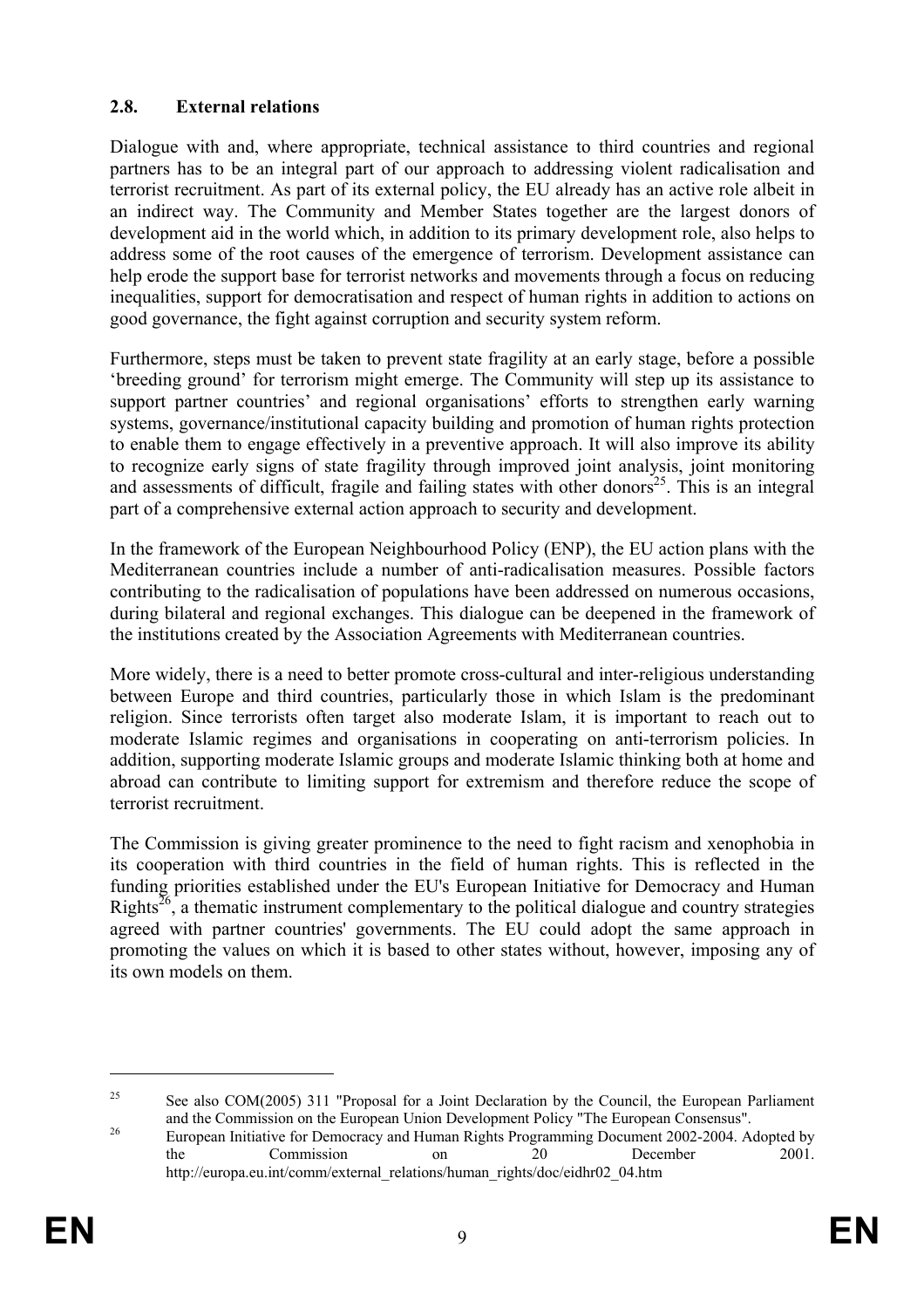# **3. CONCLUSION**

The Commission is hereby providing its initial contribution to an EU strategy being developed in the area. It has explained how various EU policies could be channelled or made better use of, to help address the possible factors contributing to violent radicalisation. While aware of the long-term nature of this effort, and of the need for refining the approach as more knowledge on the subject is gained, the Commission is determined to complement and sustain the actions of the Member States, their regions and localities in trying to create an environment that is hostile towards violent radicalisation.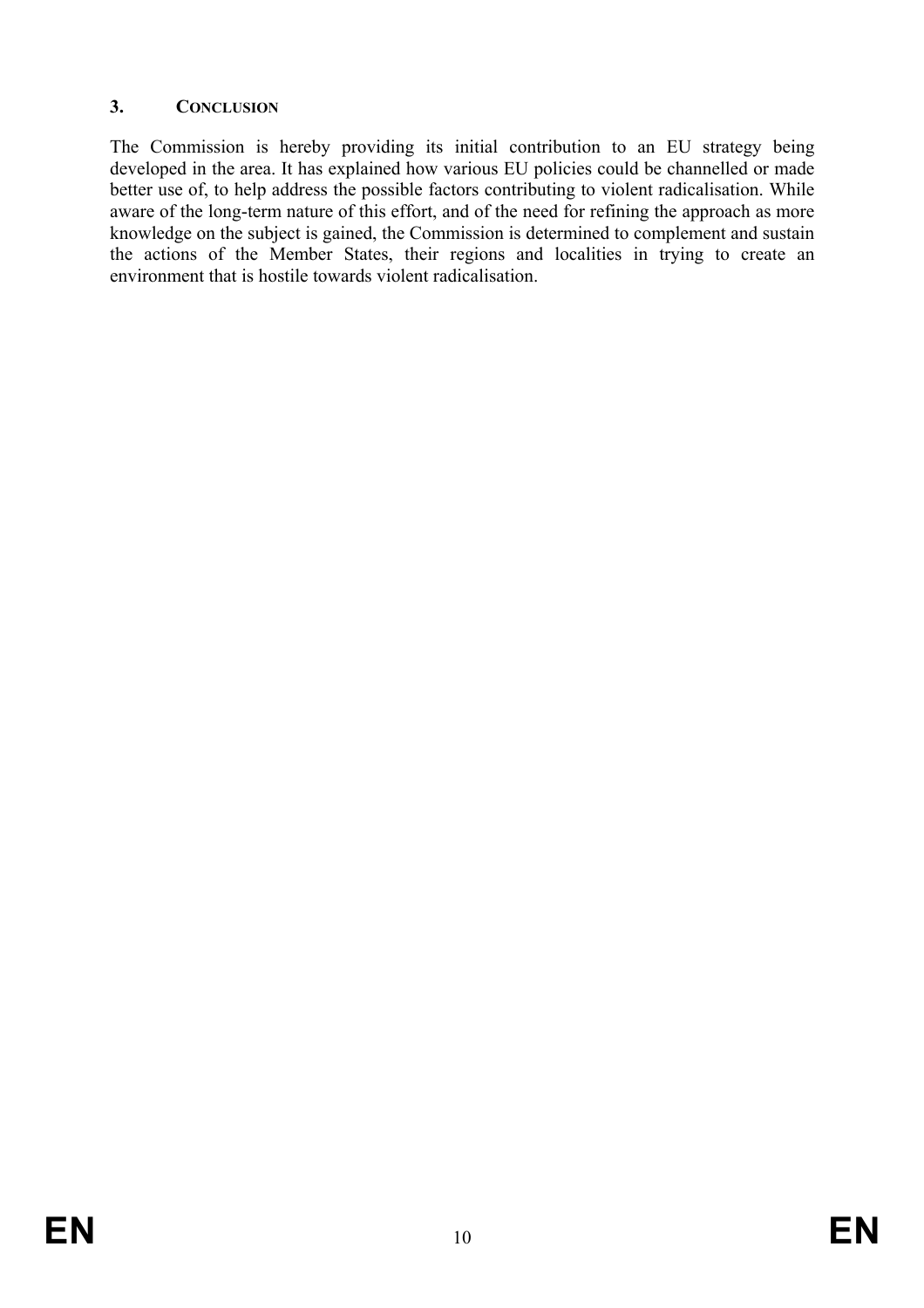# **ANNEX**

#### **Introduction**

Violent Radicalisation is defined under section 1, above. In order to understand its historical and psychological roots one needs to look at a wide range of movements, organisations and struggles, with political, religious, national and ethnic motivations, or combinations of these. Radicalisation has become a particular area of focus due to its link with combating terrorism. Europe has a long experience of fighting terrorism. Examples such as the ETA, the IRA and the Brigate Rosse come to mind. Terrorists under many guises and invoking different ideologies and motives have claimed victims in many Member States. The ideologies and propaganda have varied and included extremism of different types – whether from the extreme left or right, anarchist and religious or in many cases nationalist. All these groups have tried to terrorise democratic societies to concede political transformations by nondemocratic means. While they sometimes invoked aspirations shared by wider parts of the population, the use of terrorism has always been rejected both by societies as a whole and by the very groups whose interests the groups purportedly sought to promote.

Terrorism is never legitimate. It therefore always attempts to justify itself by abusively referring to views, aspirations or beliefs which may, themselves, be legitimate and which it most often insidiously deforms. The Commission believes that there is no such thing as "Islamic terrorism", nor "catholic" nor "red" terrorism. None of the religions or democratic political choices of European citizens tolerates, let alone justifies, terrorism. The fact that some individuals unscrupulously attempt to justify their crimes in the name of a religion or an ideology cannot be allowed in any way and to any extent whatsoever to cast a shadow upon such a religion or ideology. Stating this fact clearly is, in the Commission's view, the first requirement for the Union in the fight against violent radicalisation.

In the recent past, terrorist groups, abusively claiming their legitimacy in the name of Islam, have been known to operate both within and outside Europe and often reasons for their acts are claimed to be related to political situations. Both military and civilians have been victims within Europe of terrorist attacks. Terrorist organisations are known to have had cells within Europe, long before the Madrid train attacks on 11 March 2004 or the London attacks of 7 July 2005. There are also alleged links between those who orchestrated the World Trade Centre and Pentagon attacks, and the Madrid attacks. To date, it appears that organisations are trans-national, logistically well organised and well-funded. Moreover, the range of nationalities involved in various stages of the sophisticated organisation of the attacks indicate how global such terrorist organisations have become and also indicates how those involved may be European citizens, whose motivations defy simplistic categorisation; not being socially-excluded, socio-economically disadvantaged, unemployed or living in deprived suburbs of large cities or inner-city housing estates, or from immigrant families.

It is important to remember that certain regional terrorist activities, such as attacks related to the Israel-Palestine conflict, are *not* necessarily linked to global networks and should not be automatically discussed together, or be seen to be carrying out "joined-up" terrorist acts together for one cause. The common "religious" denominator, and the actual religion itself, are often not the basis upon which attacks have been carried out. Small-scale organisations and groups across Member States advocate radical beliefs or encourage young people to take social or political action against Islamophobia or perceived anti-Islamic politics. The same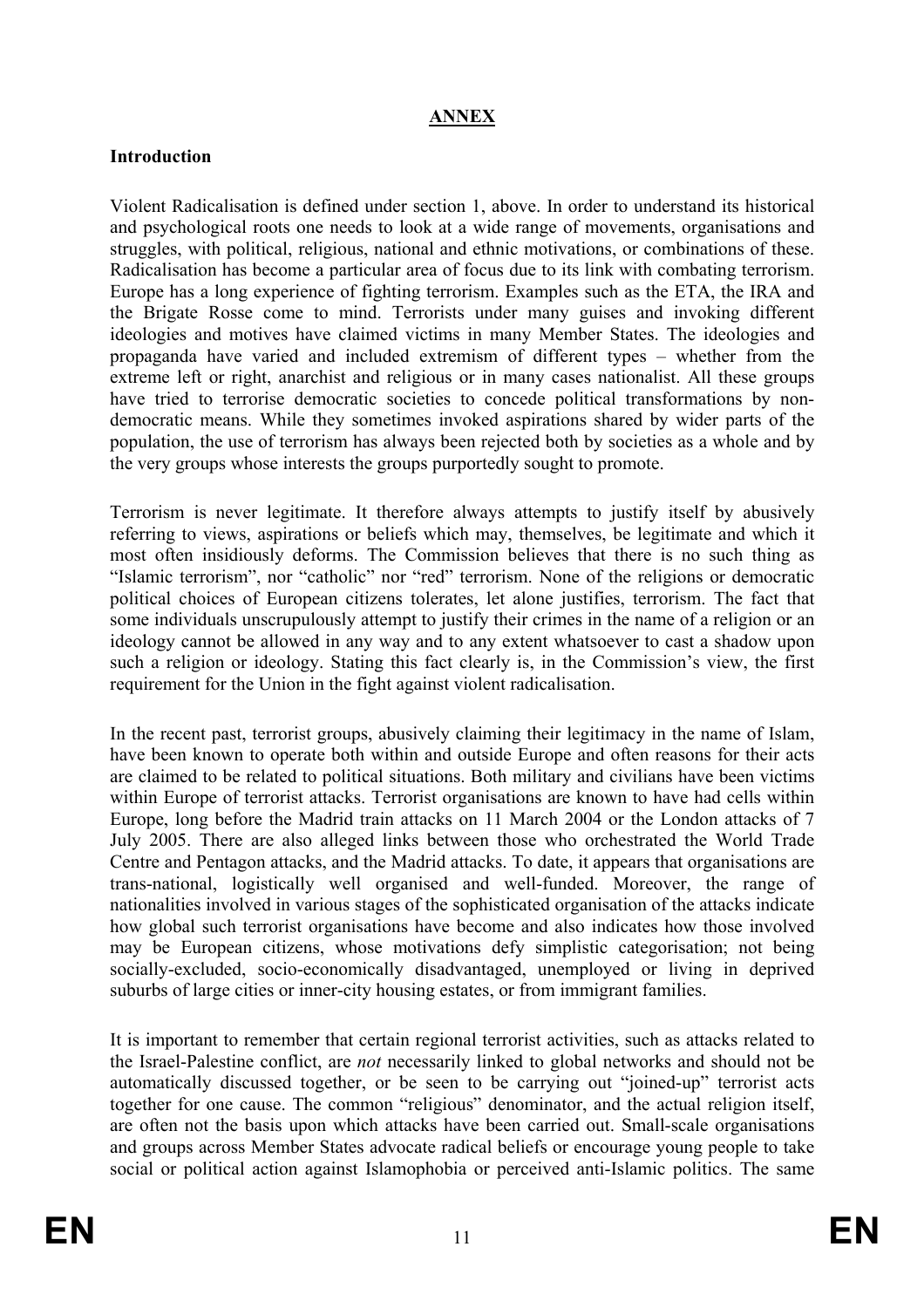goes for radical beliefs (often voiced in verbally violent terms) against, for instance, immigration or globalisation. Not all the groups that express such beliefs carry out terrorist attacks. Those who do, however, often exist at local levels within Member States, as opposed to globally with sophisticated financing, sponsorship and planning. Terrorist organisations and networks rely on volunteers, logistical networks and funds from others who have raised money as they have similar views. They also have been known to deal in other areas of organised crime, in order to finance terrorism $^{27}$ .

There is also a potential distinction between trans-national groups having funds and logistics, on the one hand, and local or independent groups able to conduct small-scale operations, on the other. This distinction is the ideological and operational influence exerted by organised groups on locally-based groups. The success recorded by the organised ones and their diffusion through the global information society is an incitement to actions for smaller groups.

#### **1. FACTORS CONTRIBUTING TO RADICALISATION**

The reasons for becoming involved in groups which use terrorism against others as a way of expressing their ideas often stem from a combination of perceived or real injustice or exclusion. Focusing on fighting under a common political, religious, national or ethnic banner enables people to find affiliations with groups, and with these groups, carrying out acts of violence can become part of partaking in a cause. Other reasons can be found in the misinterpretation of writings or ideologies, or gaps between what one reads or has been told and the reality of ones contemporary social context.

On a more individual psychological level, not feeling accepted in society, feeling discriminated against and the resulting unwillingness even to try to identify with the values of the society in which one is living, can also lead to feelings of alienation or low self-esteem  $-a$ gap which might also be filled by making contact with the powerful ideals and purpose-driven motivations of certain groups or movements. Often the desire to engage with a particular locus of identity that represents one's opinions can be a powerful motivating force. The phenomenon is very much similar irrespective of the powerful ideal; be it neo-nazism, nationalist or separatist causes, social revolution or extreme interpretations of religions. It is clear that not all those who come into contact with radical groups will in turn become radical themselves. The number of people who actually try to commit terrorist acts of whatever nature or gravity is small. It is important to keep in mind that it is always possible for an individual to renounce violent radicalisation, and many do. A successful policy to combat violent radicalisation needs therefore to understand such processes, but never justify violence.

One needs to investigate the ease by which people come into contact with violent radical groups. Some come into contact with them when they go to university. Away from the familiar environment and support structures of friends and family they start to become aware of politics and pressure groups. Those looking for recruits often take advantage of this situation. Others find them and are influenced when they are surfing the internet, via entering chat rooms or reading inflammatory articles on websites, which encourage and motivate people into wanting to change situations of perceived injustice or inequality. Places of

<sup>&</sup>lt;sup>27</sup> Communication to the Council and the European Parliament on the Prevention of and the Fight against Terrorist Financing - COM(2004) 700.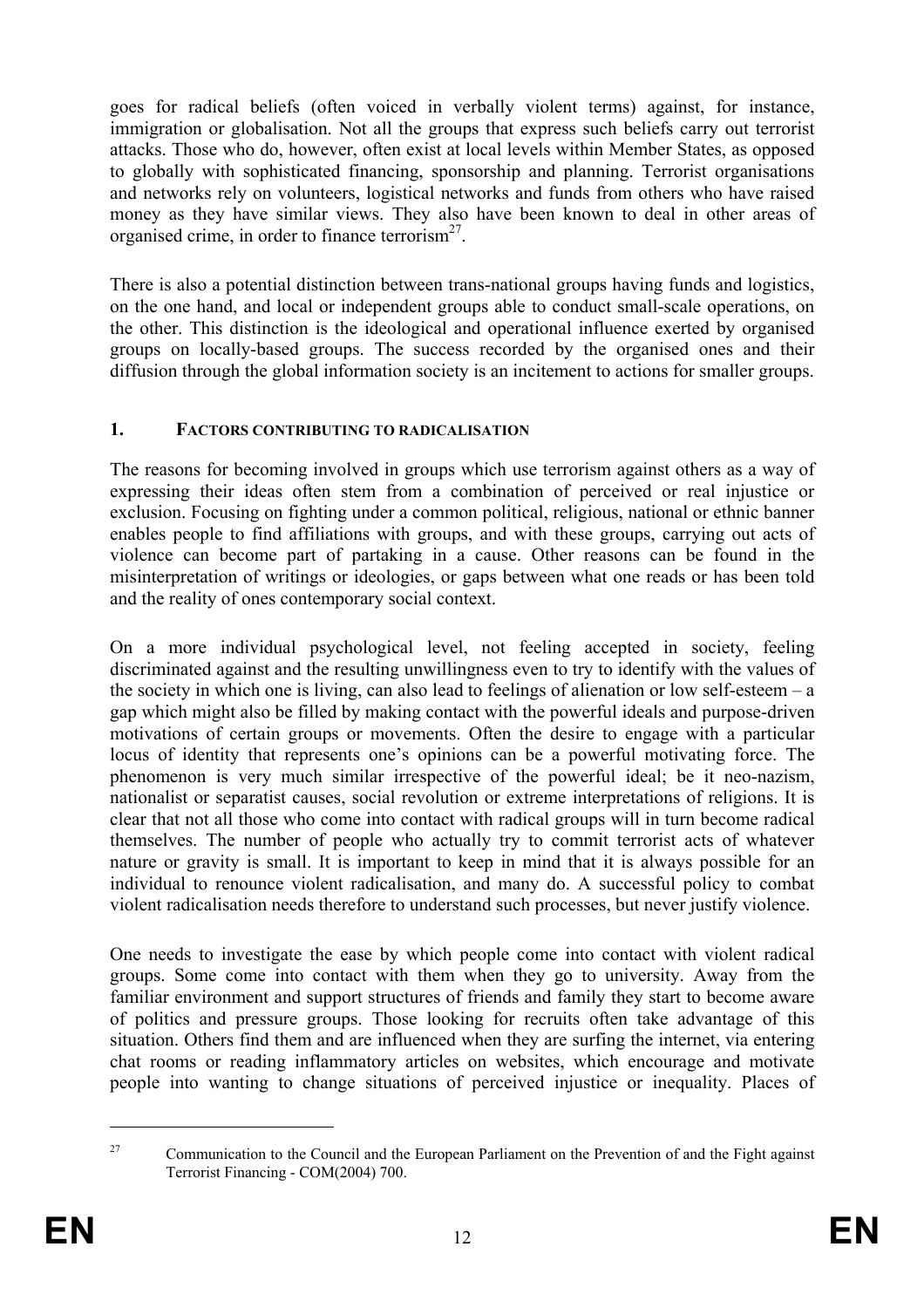worship or political party/organisation cells can also be breeding grounds for terrorist recruitment, as in a similar way, they can become places where people become exposed to new ideas through sermons or lectures. Of those individuals who do become involved in groups or organisations, not all will then actually become ready to act on certain beliefs or opinions, or be influenced by what they hear and subsequently become involved in terrorist activities. It is the very small proportion of people who actually go from being radical to wanting to carry out terrorist acts that should be kept in mind during discussions on violent radicalisation. However, an awareness of the causes of the problem is important.

Those people who attempt to influence others into joining terrorist groups should also be investigated and fought with determination. The Commission is already working to find ways of preventing the financing of terrorism through charities and non-profit organisations.

The role of media is significant in this area in a number of ways. Firstly, some media – notably radio, satellite television and the internet - disseminate propaganda which contributes to violent radicalisation. Typically this conveys a reductionist and conspiratorial worldview where inequity and oppression are dominant and entire countries, religions or societies are depicted in a way which denies them human dignity and presents them as collectively guilty. Some form of self-regulation principle or possible code of conduct within the media might be beneficial.

Secondly, the media can play a role in facilitating recruitment into terrorist groups, by giving expression to terrorist views and organisations and facilitating the contact between radicalised individuals, e.g. via the internet.

Thirdly, the media have an influence in the way they inform the general public about terrorist acts. Terrorism exploits open societies and the media are the main vehicle through which it attempts to affect citizens and leaders alike. Journalists face the difficult responsibility of reconciling their duty to inform the public with the need not to facilitate the aims of terrorists. These concerns, which are not new, remain an issue of reflection within the profession. Moreover, if certain groups feel they are being targeted via the media, this might reinforce their desire to become hostile in return.

Investigating the means by which terrorist cells or networks develop today and maintain themselves - facilitated by global communications such as the internet and mobile phones and what factors enable new recruits or volunteers to become involved are also areas for analysis investigated since the emergence of political terrorism in the 70's and the development of modern technologies. Based on this previous work and on detailed studies made by security forces of the radicalisation process of every suspected terrorist placed in custody, research must now turn to the development of new tools – both operational and legal – for those involved in the fight against this process. Such new tools, eg. the standard questionnaires developed by the G8 Practitioners group, should be used by law enforcement and security services to carry out a detailed study of the radicalisation process of every suspected terrorist placed in custody and to provide useful and comparable information to understand more precisely the factors intervening in the radicalisation process and terrorist recruitment.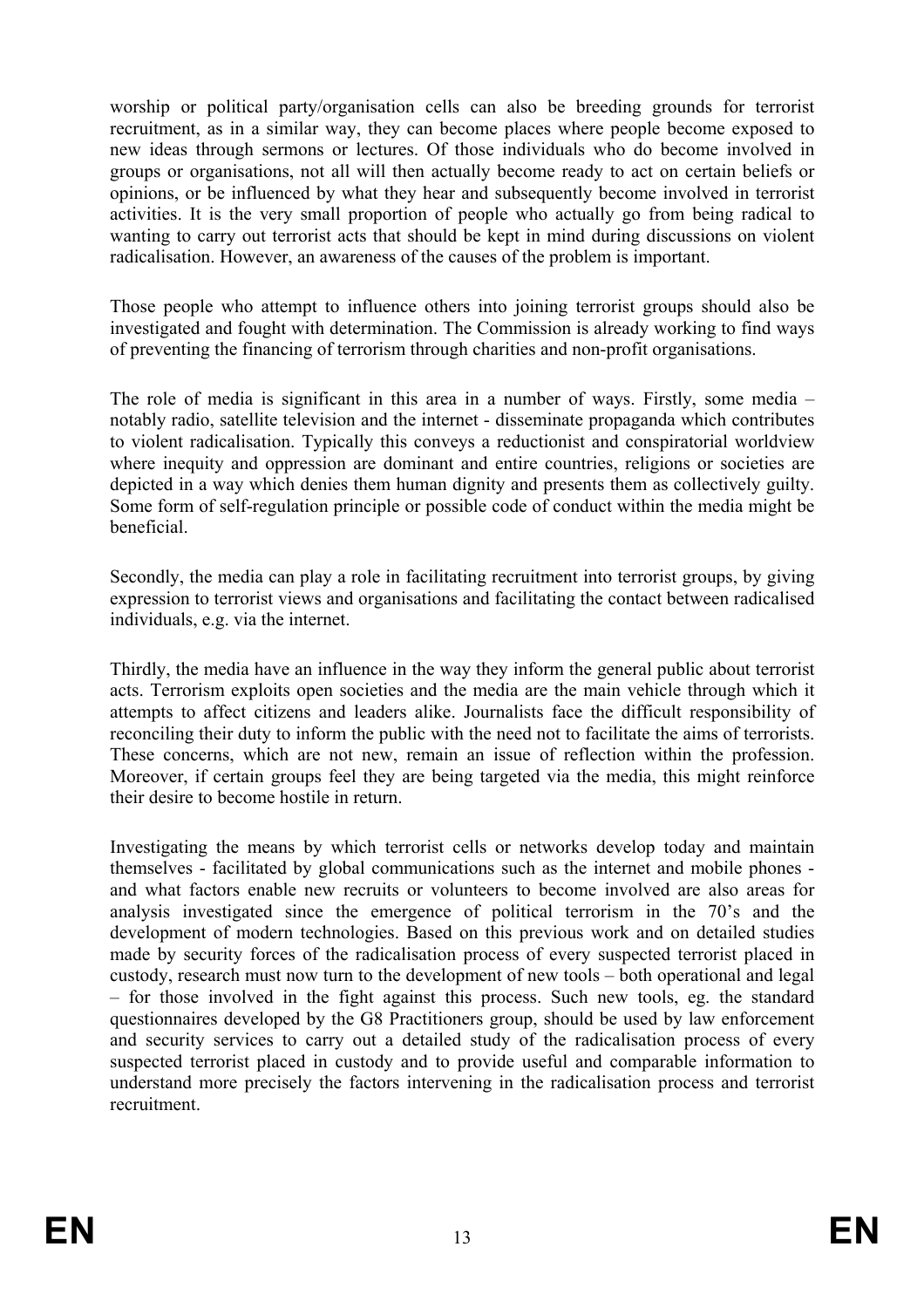Security services and police forces within the Member States have been studying the phenomenon of violent radicalisation concentrating on recruitment hotspots like prisons, religious centres and schools. We should therefore draw upon such expertise but at the same time not limit ourselves to it.

### **2. ROOT CAUSES OF RADICALISATION**

Precisely identifying the root causes of violent radicalisation is a very hard task and experts are only starting to understand the phenomenon. Violent radicalisation can often be a combination of an individual's *negative* feelings of exclusion, existing alongside *positive* mobilising feelings about becoming part of a group and taking action for change.

Social factors such as exclusion - perceived or real - are often partial reasons given for becoming prone to radical opinion or joining radical movements. It can be one's own perceptions of injustice or discrimination about one's situation that is seen to affect certain groups and that mobilises people into action.

Factors relating to exclusion, which can relate to being part of minority or immigrant groups – either individually or shared by the group with which one identifies or belongs to as a whole – can result in feelings of being discriminated against within the European societies in which people live. Similar feelings can also occur to those that feel their identity is threatened by immigration, globalisation or, in the case of separatists, insertion within wider, often undesired political societies.

Feelings of "belonging" and of identity are often fragmented and personal allegiances can cause confusion. For example, young people born to immigrant parents and brought up in Europe often have different expectations of the country in which they live from those of their parents. Many do not feel allegiance to their parents or grandparents' countries of origin, religion or cultural background, and thus can only really be part of the country where they have grown up and live, but yet they may sometimes encounter discrimination within these societies, often due to their cultural, linguistic, religious, national and physical differences.

All young children of whatever background want to "fit in" with others. It is only later on, as older teenagers, that feelings of wanting to rebel become more likely. The resulting alienation from both parental roots and country of origin and the society in which they live, can lead to a desire to identify with a more motivating or powerful locus of identity. It is this crisis of identity that can be seen as being a strong motivating force for many to become involved in organisations with strong beliefs who wish to avenge certain people or society in general, through terrorist acts.

Political beliefs, national, linguistic, religious identity and self expression, or combinations of the above, are often the motivating factors behind wanting to try to change the status quo. The sense of finding an identity and belonging can be stronger and more significant as a locus of difference, than simply inheriting an ethnic identity, or acquiring or being born into a citizenship especially for children who have had no personal or first-hand experience of their parents' country of origin. For some young people from Muslim immigrant families, Islam becomes something different from the Islam of their parents, and as they find out more about it, it becomes a positive and more accessible means of expression for an individual. Many of